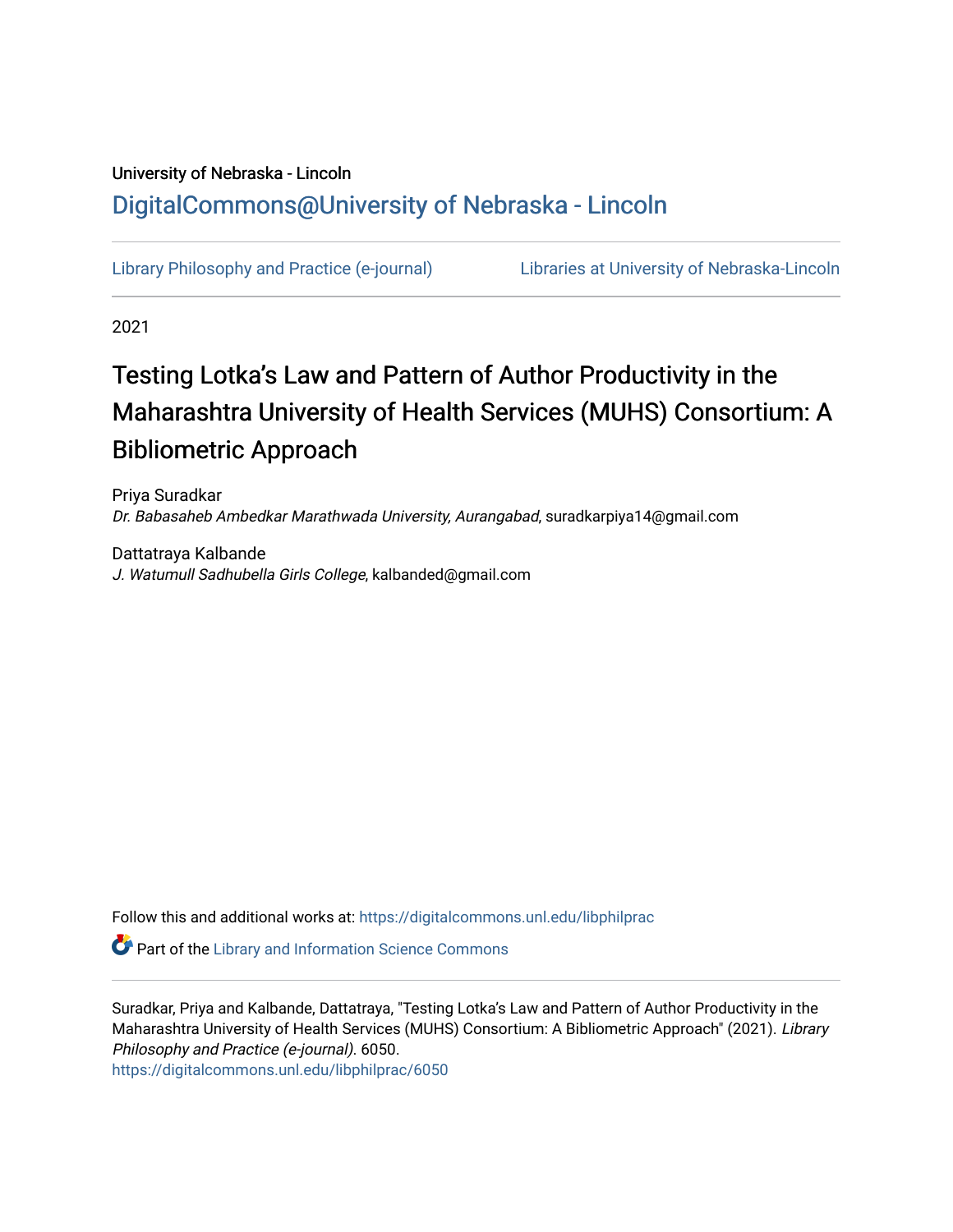## **Testing Lotka's Law and Pattern of Author Productivity in the Maharashtra University of Health Services (MUHS) Consortium: A Bibliometric Approach**

#### **Dr. Priya Ashok Suradkar**

Research Student Dept. of LISc Dr.Babasaheb Ambedkar Marathwada University, Aurangabad Mail ID: [suradkarpriya@gmail.com](mailto:suradkarpriya@gmail.com)

## **Dr. Dattatraya Kalbande**

Librarian

J. Watumull Sadhubella Girls College, Ulhasnagar, (MS), India Email:- kalbanded@gmail.com

#### **Abstract:**

*This study aims to analyze the productivity patterns of authors in Health Science using publications indexed in Maharashtra University of Health Services (MUHS) Consortium from 2001 to 2013 based on Lotka's Law. Lotka's Law of scientific productivity provides a platform for studying inequality in authors' productivity patterns in a given field and over a specified period. This study covers all the journal articles on Health Sciences over a period of Ten years (2001-2013) in Maharashtra University of Health Services (MUHS) Consortium, of which 20724 articles were reported to have been published during this period. The findings of the study reveal that in the productivity distribution for authors on the subject of Health Sciences/Medicine, only co-authors and non-collaborative authors' categories fit in the Lotka's Law, whereas all-authors and first-author categories differ from the distribution of Lotka's inverse square law. The Lotka's law on authorship productivity of E-Journals of health Science has been tested to confirm the applicability of the law to the present data set. A K-S test was applied to measure the degree of agreement between the distribution of the observed set of data against the inverse general power relationship and the theoretical value of α = 2. It is found that the inverse square law of Lotka follows as such.*

**Keywords:** Lotka's Law, Productivity Patterns, Co-authorship Index (CAI), Kolmogorov-Smirnov Test (K-S Test), Collaborative Co-Efficient (CC). Bibliometric Study, Scietometrics, Maharashtra University of Health Services (MUHS) Consortium, Health Science Journals

#### **Introduction:**

Scientometrics is the field of study which concerns itself with measuring and analysing scientific literature. Scientometrics is a sub-field of [bibliometrics.](https://en.wikipedia.org/wiki/Bibliometrics) Major research issues include the measurement of the impact of research papers and academic journals, the understanding of scientific citations, and the use of such measurements in policy and management contexts.<sup>[\[1\]](https://en.wikipedia.org/wiki/Scientometrics#cite_note-ScientometricsLeydesdorff-1)</sup> In practice there is a significant overlap between scientometrics and other scientific fields such as [information systems,](https://en.wikipedia.org/wiki/Information_system) [information science,](https://en.wikipedia.org/wiki/Information_science) [science of science policy,](https://en.wikipedia.org/wiki/Science_of_science_policy) [sociology of science,](https://en.wikipedia.org/wiki/Sociology_of_science) and [metascience.](https://en.wikipedia.org/wiki/Metascience) (Glossary of Thompso, 2008).

The basic purpose of the present to analyze the collected data of 10 online monthly journals in the subject of Health Science. International E-Journals in the subject of medicine are distributed in different volumes and issues which are to be considered for the present study. Time from spam is of 13 years from the year 2001 to 2013.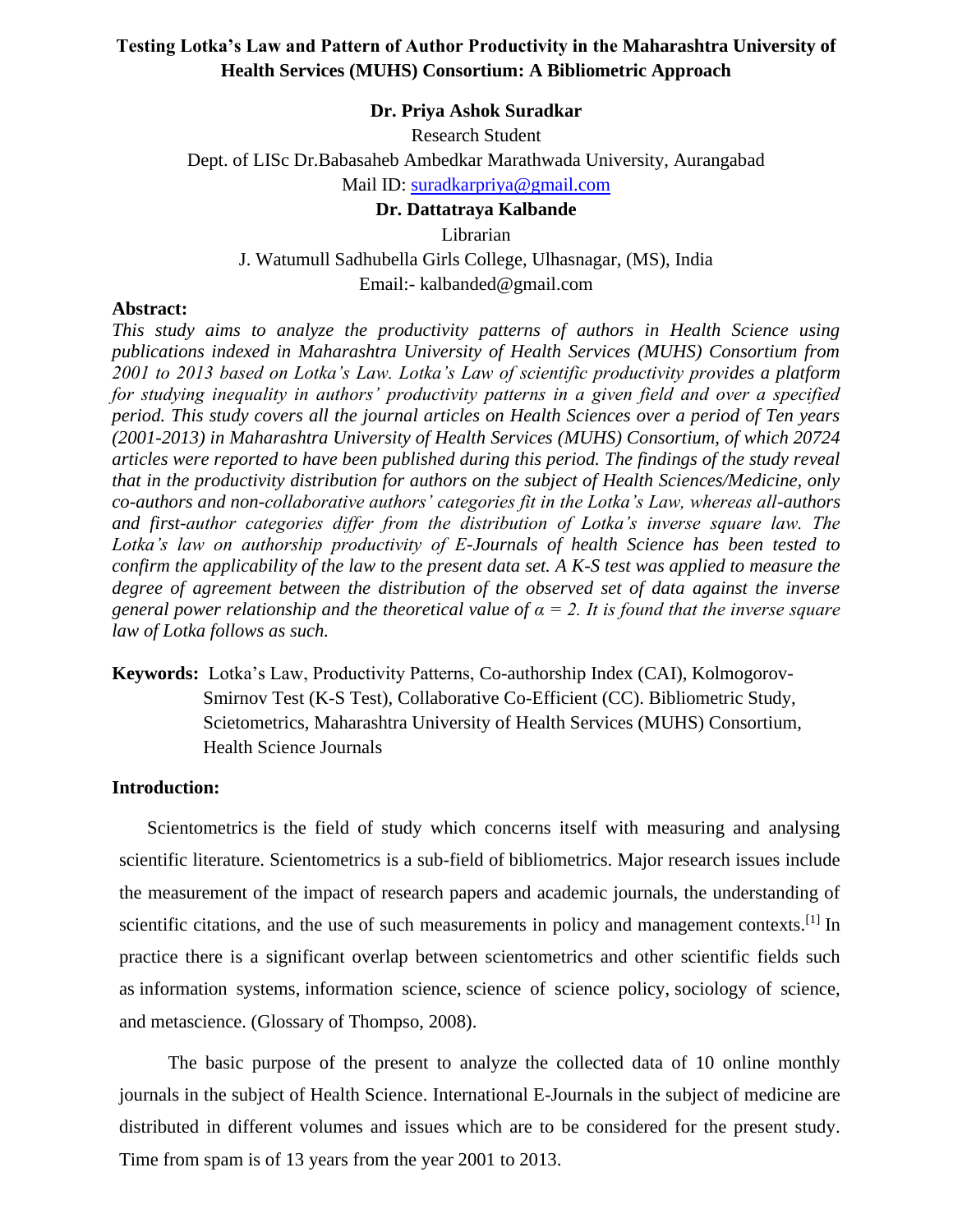The present study is based on 20724 articles in E-journals of Health Science. For present study data has been collected from 10 Medicine E-Journals during Jan. 2001- Dec. 2013 which are indexed in Health Science consortium Nashik. The present study focuses on authorship patterns, co-efficient for collaborative authors, the average growth rate, and relative growth rate, contribution made by authors in the view of research productivity, authorship pattern and collaboration of E-Journals of health Science. The data has been analyzed by using various parameters which is presented in tabular and graphical from these table and graphs are presented as per the sequence of objective of the present study.

## **Review of Literature:**

The number of authors contributing to scholarly publications in terms of authorship pattern is an instructing part of any bibliometric study. A count of number of authors contributing to articles offers some indication to degree of collaboration between authors. Cronin (2001) comment, authorship as" undisputed coin of the real in academic "and" absolutely central to the academic reward system".

Vimala and Pulla Reddy, V (1996) traced "authorship pattern and collaborative research in zoology with a sample of 19,323 journal citations figured in the theses on zoology accepted for the award of the doctoral degree by Sri Venkateswara University, Tirupati, India" (p. 1).

Zafrunnisha and Pulla Reddy (2009) studied the authorship pattern and collaborative research in the field of psychology.

Amsaveni and Vasanthi (2013) revealed "the trend in authorship pattern and collaborative research in network security with a sample of 8051 articles downloaded from the database of web of knowledge during 2002 to 2011 (one decade) with 5343 LCS and 44721 TGCS measure" (p. 52).

Karisiddappa, Maheswarappa, and Shirol (1990) studied the authorship pattern and collaborative research in psychology, based on the data collected from *Psychological Abstracts*  for the year 1988.

Mahapatra (1980); carried out study in Further, if the number of articles in a subject doubles during a given period then the difference between the logarithms of numbers at the beginning and at the end of this period must be the logarithm of the number 2.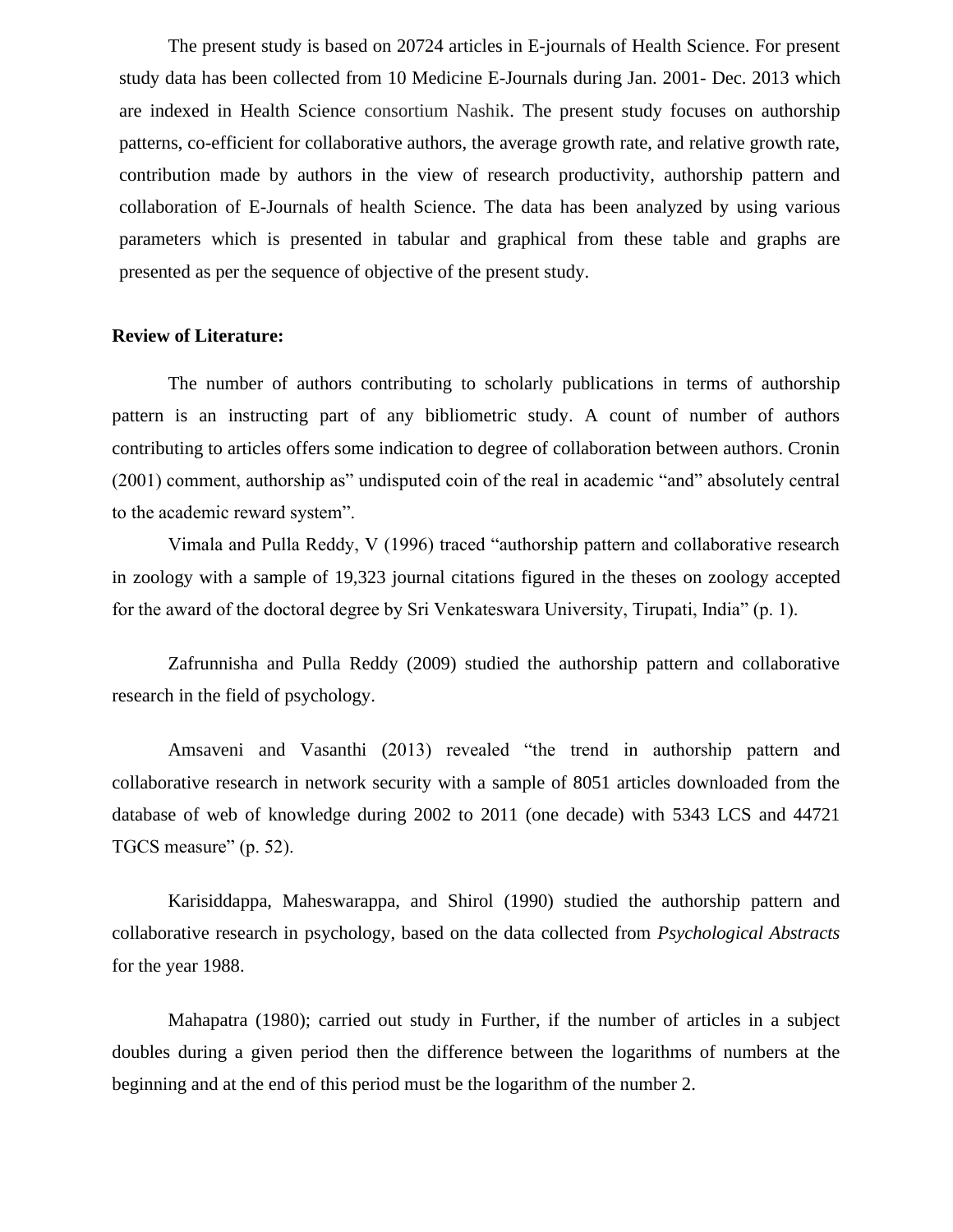Mahapatra (1985); assessed the Relative Growth Rates (RGR) is a measure to study the increase in number of articles / pages per unit of articles/ pages per unit of time. Teague et al., (1981)

Suradkar P.A. and Dr. Dalve Daya (2016) carried out the study presents the trends in authorship pattern and authors collaborative research in Academic Emergency Medicine Journal with a sample of 3586 articles during the period 2001-2013.

Lotka's Law was calculated following the methods proposed by Pao (1985) according the Lotka's Law the numbers of authors (yx). With x number of articles is universally proportional to x. The relation is expressed by the formula;

$$
X^n.Yx\!=\!c
$$

Lotka's, 1926 stated that Where  $Y_X$  is the number of authors producing x number of articles in a given research field and c and n are constant that can be estimated for the observe data set. All thought many authors take a value of 2 as the value of the exponent, as Lotka's did in his paper.

#### **Data Analysis:**

In the present study of E-Journals in during Jan. 2001- Dec. 2013 which are indexed in Health Science consortium Nashik. The analysis was done as per the parameters laid down in objectives of the study.

## **Objective of the study:**

- 1. To measure and calculate the Relative Growth Rate and Doubling Time Publications.
- 2. To find out Authorship Pattern: Journals wise.
- 3. To indicate Co-Authorship.
- 4. To find out Authorship Productivity Pattern.
- 5. To observe the Chi-Square Test for Productivity of Authors.
- 6. To examine the validity of KS Test of goodness of fit.
- 7. To observe the Productivity Index (PI).
- 8. The analyses the research trend with Co-Efficient for Collaborative Authors.

#### **Analysis and Interpretation of the result:**

## **1. Relative growth rate and Doubling Time publications**

In order to identify the relative growth rate, the researcher has adopted a model developed by Mahapatra. The relative growth rate is the increase in the number of publications per unit of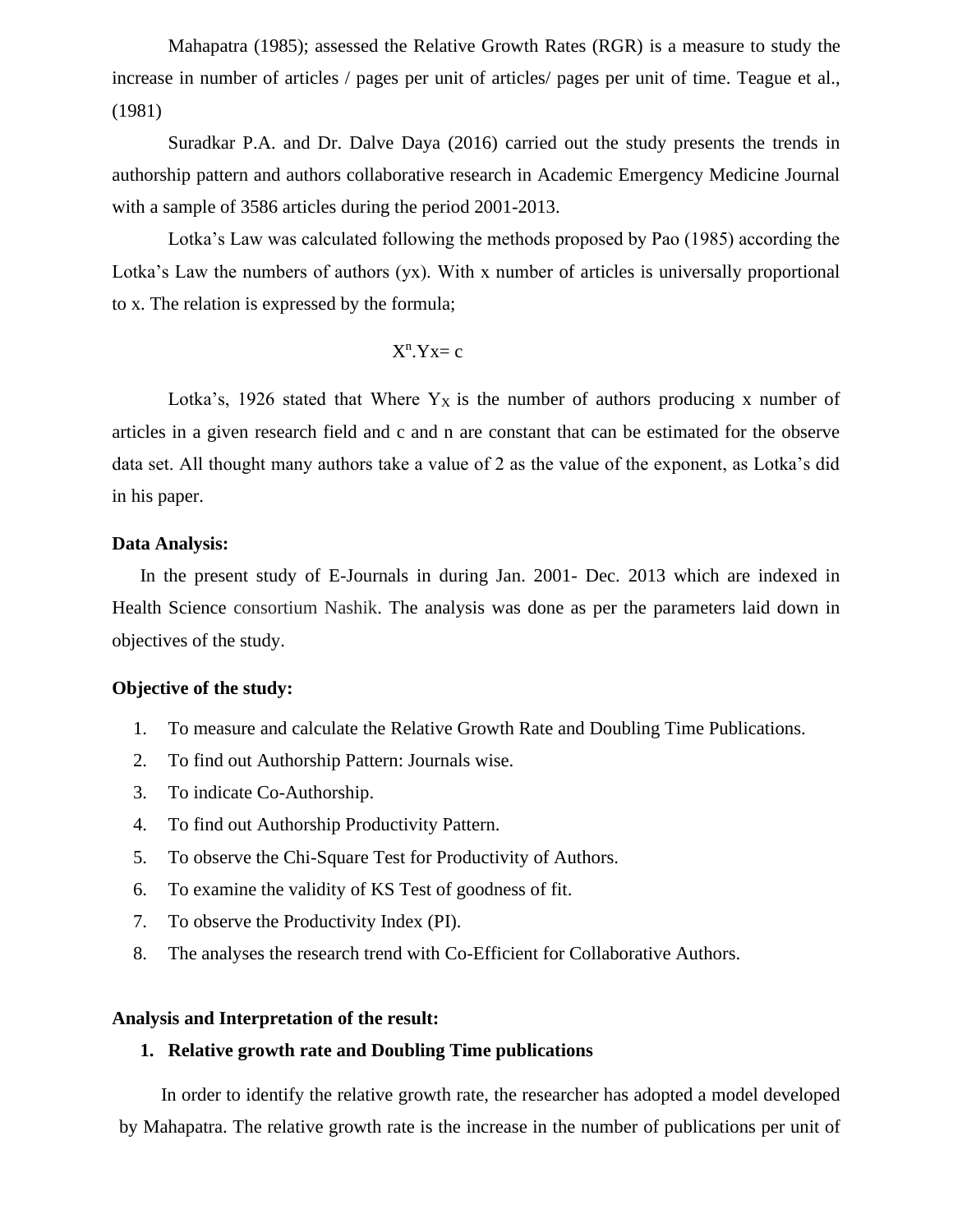time. The mean relative growth rate, R-(1-2) over a specified period of interval can be calculated from the following equation.

$$
R(1-2) = \frac{W2-W1}{T2-T1}
$$

Where,

**R (1-2) =** Mean Relative Growth Rate over the Specified Period interval;

 **W1 =** log w1 (Natural log of initial number of publications)

 **W2 =** log w2 (Natural log of initial number of publications)

 **T2-T1=** the unit Difference between the initial time and final time.

**R (a) =** Relative Growth Rate per unit publication per unit of time (Year)

## **Doubling Time**

Doubling Time for publications can be calculated by the following formula:

 **Doubling time for publications Dt (a) = 0.693/R (a)**

#### **Table No.1: Relative Growth Rate and Doubling Time of Publications**

| Year | No. of             | <b>Cumulative No of</b> | $Log_e1^p$ | $Log_e 2^p$ | [R(P)] | <b>Mean</b> | [Dt(p)]    | <b>Mean</b> |
|------|--------------------|-------------------------|------------|-------------|--------|-------------|------------|-------------|
|      | <b>Publication</b> | publication             |            |             |        | [R(P)]      | 0.693/R(P) | [Dt(p)]     |
| 2001 | 1256               | 1256                    |            | 7.135       | -----  |             |            |             |
| 2002 | 1372               | 2628                    | 7.135      | 7.873       | 0.738  |             | 0.939      |             |
| 2003 | 1380               | 4008                    | 7.873      | 8.296       | 0.423  |             | 1.638      |             |
| 2004 | 1453               | 5461                    | 8.296      | 8.605       | 0.309  |             | 2.243      |             |
| 2005 | 1388               | 6849                    | 8.605      | 8.831       | 0.226  | 0.345       | 3.066      | 2.575       |
| 2006 | 1565               | 8414                    | 8.831      | 9.037       | 0.206  |             | 3.364      |             |
| 2007 | 1512               | 9926                    | 9.037      | 9.202       | 0.165  |             | 4.200      |             |
| 2008 | 1635               | 11561                   | 9.202      | 9.355       | 0.153  |             | 4.529      |             |
| 2009 | 1647               | 13208                   | 9.355      | 9.488       | 0.133  |             | 5.211      |             |
| 2010 | 1577               | 14785                   | 9.488      | 9.601       | 0.113  |             | 6.133      |             |
| 2011 | 1636               | 16421                   | 9.601      | 9.706       | 0.105  | 0.123       | 6.600      | 5.769       |
| 2012 | 2335               | 18756                   | 9.706      | 9.839       | 0.133  |             | 5.211      |             |
| 2013 | 1968               | 20724                   | 9.839      | 9.939       | 0.1    |             | 6.930      |             |

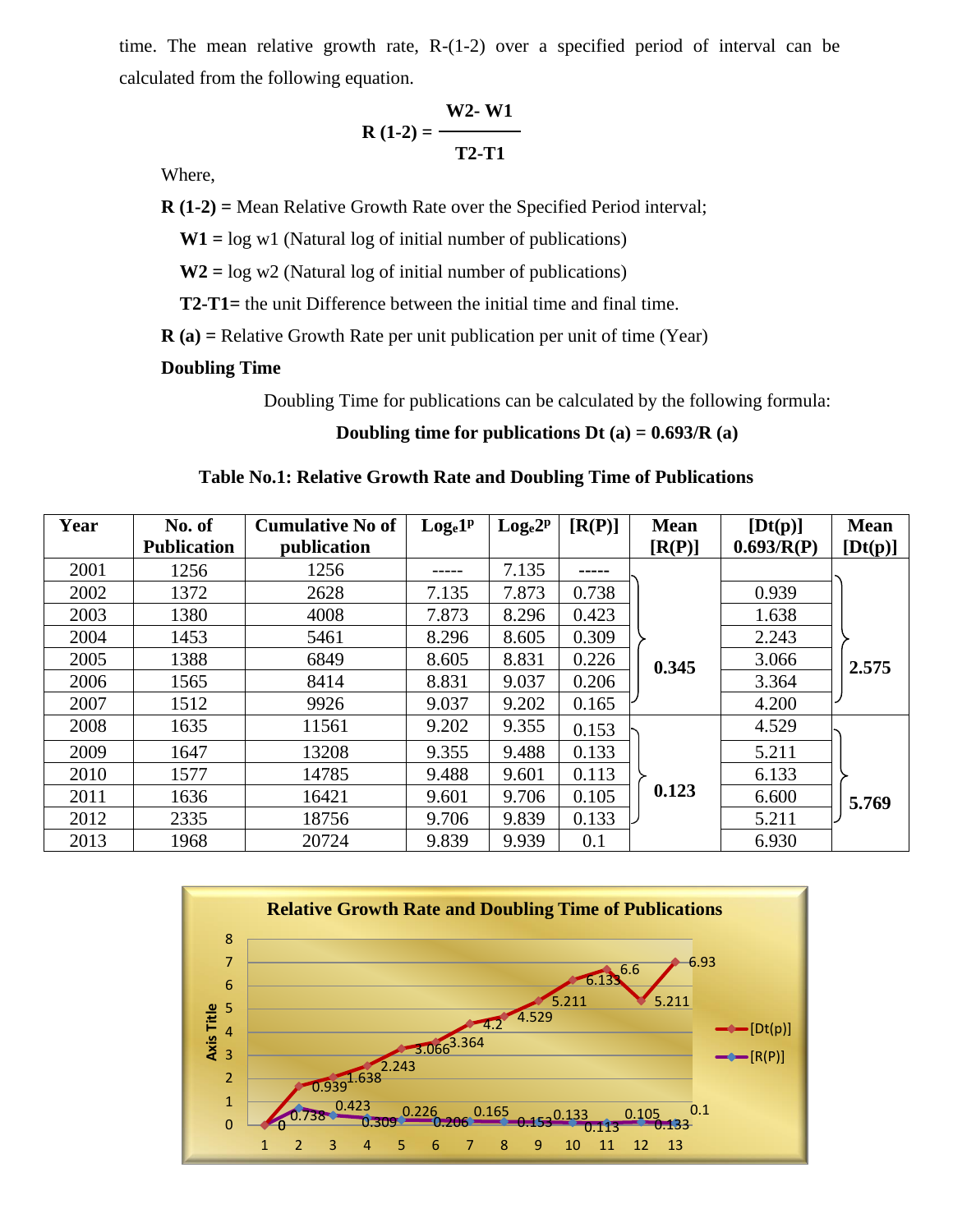#### **Figure No 1. Relative Growth Rate and Doubling Time of Publications**

The Relative Growth Rate [R(P)] and Doubling Time [Dt(P)] of publications are derived and presented in table no 1 and Figure no.1. It can be noticed that Relative Growth Rate of publication [R(P)] decreased from the rate 0.738 in 2002 to 0.1 in 2013. The mean Relative Growth for the first seven year (i.e. 2002 to 2007) showed a growth rate of 0.345 where as the mean relative growth rate for the last six year (i.e. 2008 to 2013) reduced to 0.123. The corresponding Doubling Time for different year [Dt(P)] gradually increased from 0.939 in 2002 to 6.930 in 2013.

The mean Doubling Time for the first five year seven year (i.e. 2002 to 2007) was only 2.757 which were increased to 5.769 during the last six year (i.e. 2008 to 2013). Thus as the rate of growth of publication was decreased, the corresponding Doubling Time was increased.

#### **2. Authorship Pattern.**

 Authorship pattern of the articles is presented in the Table-2. The study reveals that total of (70521) authors have contributed the 20724 articles leaving the frequencies of author. The average number of authors per article found to be 3.40.

| Sr. No.        | No. of<br>Author                 | Articles<br>ัธ<br>è<br>Ż | Total<br>No. of<br>Authors | <b>Articles</b><br>$\mathbf{a}$<br>$\mathcal{S}_{\bullet}$ | Authors<br>% of | $\begin{array}{c} \text{Commum} \\ \text{ity of} \end{array}$<br>E<br>Article<br>$\%$ | $\%$ Comm<br>Authors<br>unity |
|----------------|----------------------------------|--------------------------|----------------------------|------------------------------------------------------------|-----------------|---------------------------------------------------------------------------------------|-------------------------------|
| 1              | <b>One Author</b>                | 4354                     | 4354                       | 21.01                                                      | 6.17            | 21.01                                                                                 | 6.17                          |
| 2              | <b>Two Author</b>                | 3383                     | 6766                       | 16.32                                                      | 9.59            | 37.33                                                                                 | 15.77                         |
| 3              | <b>Three Author</b>              | 3122                     | 9366                       | 15.06                                                      | 13.28           | 52.39                                                                                 | 29.05                         |
| $\overline{4}$ | More than<br><b>Three Author</b> | 9472                     | 49642                      | 45.71                                                      | 70.39           | 98.1                                                                                  | 99.44                         |
| 5              | <b>Not Mention</b>               | 393                      | 393                        | 1.90                                                       | 0.56            | 100                                                                                   | 100                           |
|                | <b>Total</b>                     | 20724                    | 70,521                     | <b>100</b>                                                 | 100             |                                                                                       |                               |

**Table no. 2. Authorship pattern**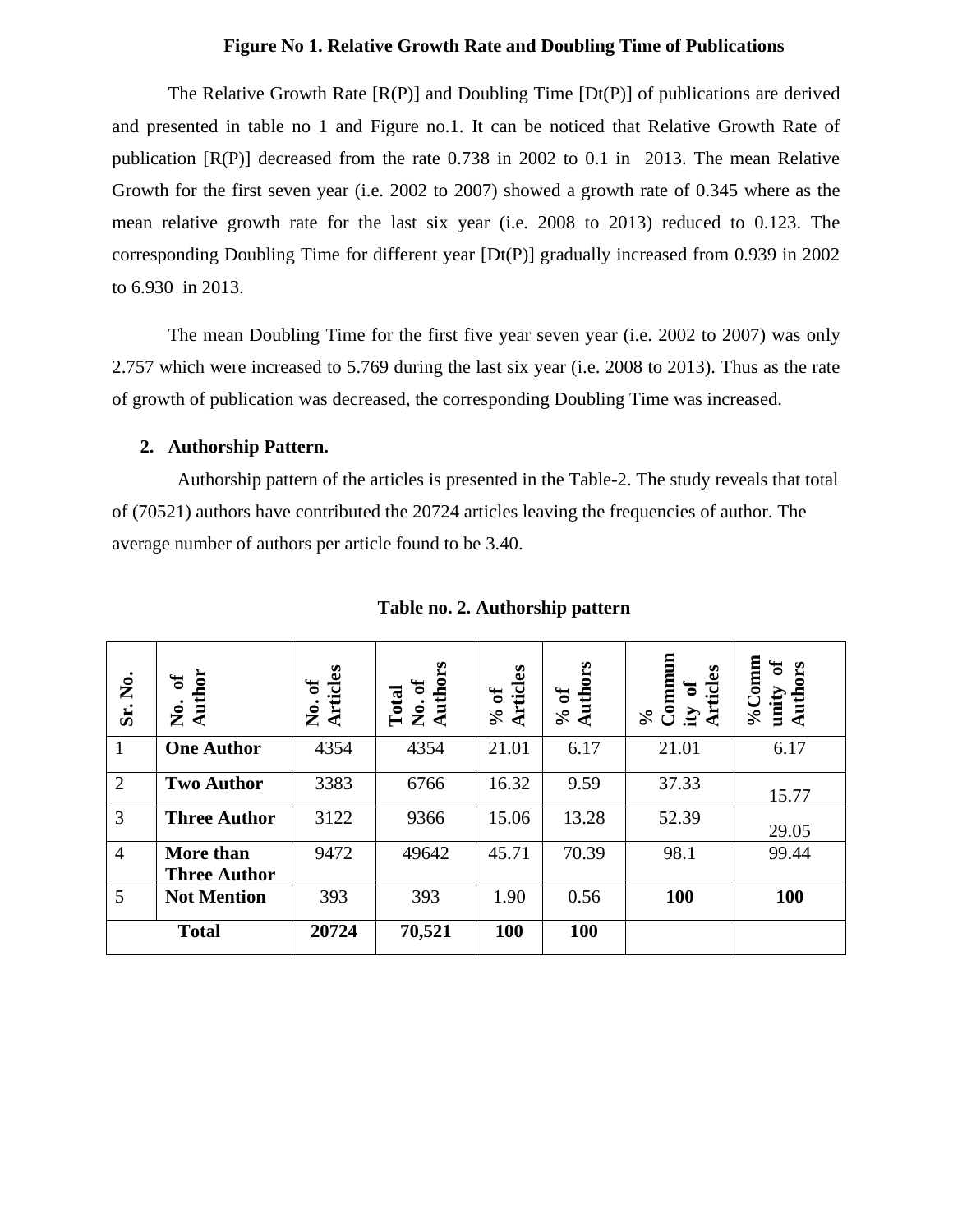

**Figure No.2 Authorship pattern: Journals wise**

Authorship pattern among Monthly E-Journal of medicine is given in the Table 2 and Figure no.2. Single authored papers contributions are 4354 (21.01%). Two authored papers account for 3383 (16.32%) followed by three authored papers 3122 (15.06%), more than three authored papers 9472 (45.71%) and not mentioned authored paper is 393(1.90%). The authorship pattern reveals a remarkable difference between the number of single author and multiple authors.

#### **3. Co-Authorship**

In order to assess the Pattern of Co-Authorship (CAI), the following formula suggested by Garg and Padhi has been employed.



Where,

**Nij = Number of papers having authors in block i**

**Nio = Total output of block i**

**Noj = Number of papers having j authors for all blocks**

#### **Noo = Total number of papers for all authors and all blocks**

 $CAI = 100$  implies that a country's co-authorship effort for a particular type of authorship corresponds to the world average, CAI > 100 reflects higher than average co-authorship effort, and CAI < 100 lower than average co-authorship effort by that country for a given type of authorship pattern.

For calculating the co-authorship index for authors, countries have been replaced by block.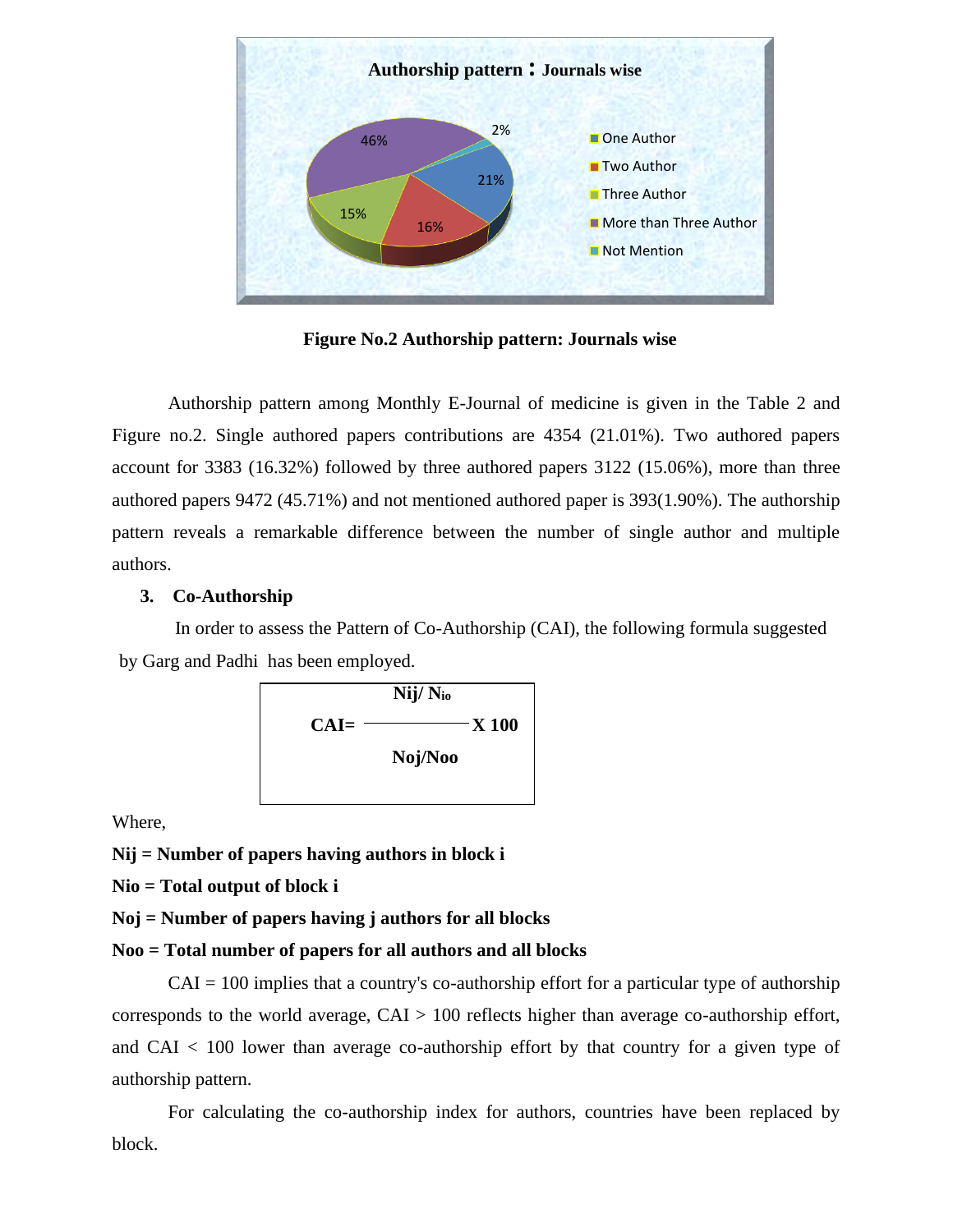For this study, the authors have been classified into seven blocks; vz Single, Two, Three, Four, Five, Six and more than six authors and the results of Co-authorship index as per the formula have been presented in the Table No.3.

| Year         | <b>Single</b>  |            | Two            |            | <b>Three</b>   |            | Four           |            | <b>Five</b>    |            | <b>Six</b>     |            | $>$ Six        |            | <b>Total</b> |
|--------------|----------------|------------|----------------|------------|----------------|------------|----------------|------------|----------------|------------|----------------|------------|----------------|------------|--------------|
|              | Author         |            | <b>Authors</b> |            | <b>Authors</b> |            | <b>Authors</b> |            | <b>Authors</b> |            | <b>Authors</b> |            | <b>Authors</b> |            |              |
|              | N <sub>0</sub> | <b>CAI</b> | N <sub>0</sub> | <b>CAI</b> | N <sub>0</sub> | <b>CAI</b> | N <sub>0</sub> | <b>CAI</b> | N <sub>0</sub> | <b>CAI</b> | N <sub>0</sub> | <b>CAI</b> | N <sub>0</sub> | <b>CAI</b> |              |
| 2001         | 333            | 126        | 259            | 126        | 198            | 105        | 139            | 87         | 91             | 77         | 71             | 68         | 153            | 79         | 1256         |
| 2002         | 308            | 107        | 243            | 108        | 167            | 81         | 138            | 79         | 115            | 90         | 121            | 107        | 224            | 106        | 1372         |
| 2003         | 331            | 114        | 214            | 95         | 202            | 97         | 180            | 103        | 114            | 88         | 96             | 84         | 203            | 96         | 1380         |
| 2004         | 319            | 104        | 215            | 91         | 249            | 114        | 163            | 88         | 122            | 90         | 115            | 96         | 230            | 103        | 1454         |
| 2005         | 312            | 107        | 248            | 109        | 198            | 95         | 155            | 88         | 125            | 96         | 115            | 100        | 235            | 110        | 1388         |
| 2006         | 309            | 94         | 281            | 110        | 235            | 100        | 216            | 109        | 156            | 107        | 114            | 88         | 237            | 98         | 1565         |
| 2007         | 288            | 91         | 225            | 91         | 255            | 112        | 213            | 111        | 177            | 125        | 117            | 93         | 207            | 89         | 1512         |
| 2008         | 359            | 105        | 259            | 97         | 234            | 95         | 192            | 93         | 179            | 117        | 125            | 92         | 259            | 103        | 1635         |
| 2009         | 362            | 105        | 274            | 102        | 289            | 116        | 216            | 103        | 111            | 72         | 131            | 96         | 238            | 94         | 1647         |
| 2010         | 331            | 100        | 229            | 89         | 225            | 95         | 215            | 108        | 184            | 125        | 156            | 120        | 222            | 91         | 1576         |
| 2011         | 315            | 92         | 251            | 94         | 225            | 91         | 194            | 94         | 155            | 101        | 163            | 120        | 303            | 120        | 1636         |
| 2012         | 352            | 72         | 344            | 90         | 359            | 102        | 302            | 102        | 256            | 117        | 266            | 138        | 404            | 112        | 2335         |
| 2013         | 435            | 105        | 341            | 106        | 286            | 96         | 304            | 122        | 153            | 83         | 126            | 77         | 277            | 91         | 1968         |
| <b>Total</b> | 4354           |            | 3383           |            | 3122           |            | 2627           |            | 1938           |            | 1716           |            | 3192           |            | 20724        |

## **Table No.3: Co-Authorship**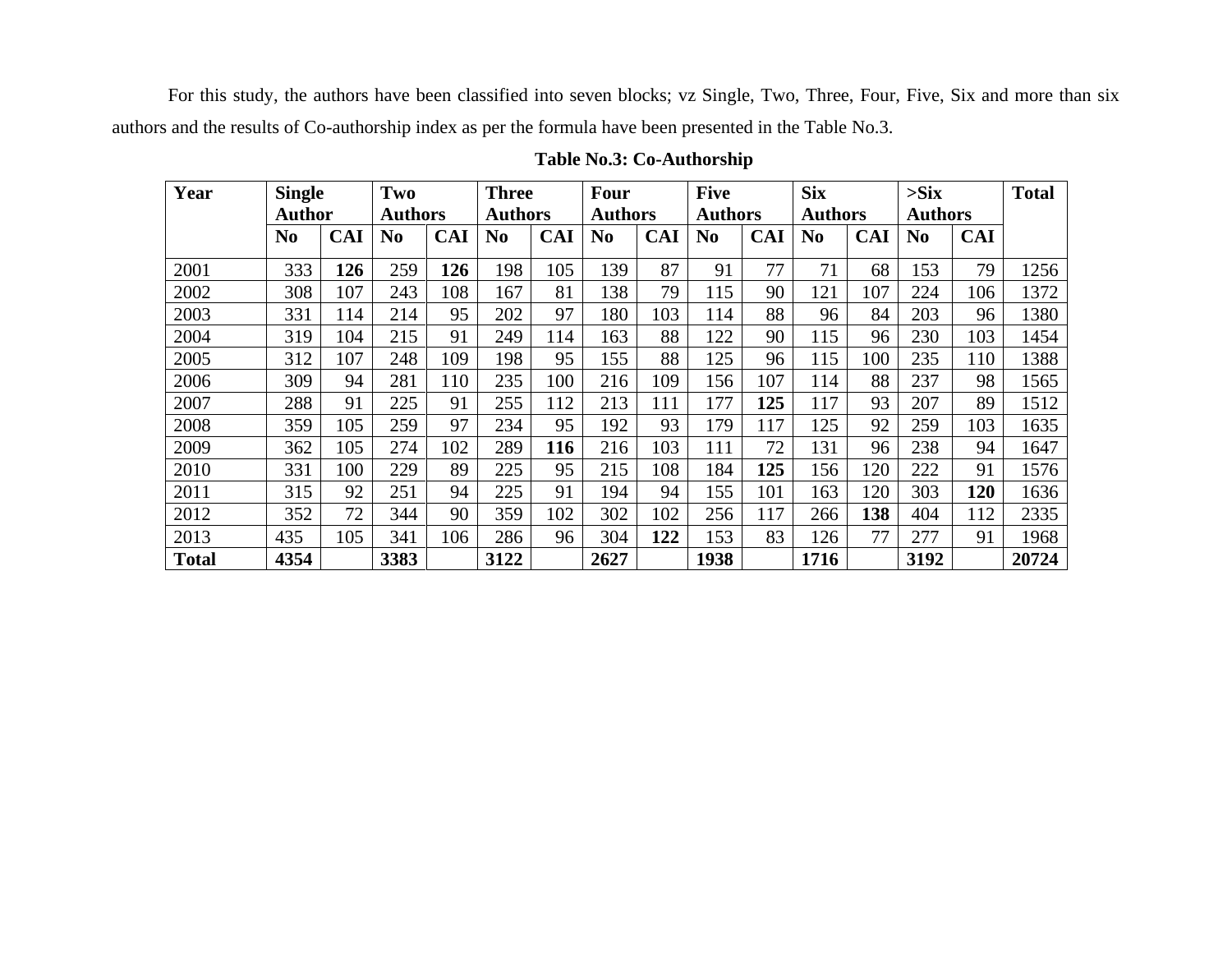

**Figure No. 3 Co-Authorship**

It is observed from the Table 3, & Figure no.3 the CAI for single authors is declined from 126 in the year 2001 to 105 in the year 2013. On the other hand, the CAI for double authors is enhanced from 126 in the year 2001 to 106 in the year 2013; the CAI for three authors is declined from 105 in the year 2001 to 96 in the year 2013. The CAI for four authors is declined from 87 in the year 2001 to 122 in the year 2013. The CAI for five authors is declined from 77 in the year 2001 to 83 in the year 2013.which indicates the pattern of co authorship is increasing among the contributions of the journal. On the other hand, there is a fluctuation trend of CAI for multi authored contributions.

## **4. Authorship Productivity Pattern.**

The productivity of authors was measured in items of the number of times a particular author was article during 2001-2013. The study revealed that few authors had been cited more number of times. The details of number of articles received by the authors are providing in table no.4 and figure no. 4.

| Number of<br>Article (n) | <b>Observed</b><br>authors with<br>'n' Article<br>(an) | <b>Observed</b> %<br>of authors<br>(100Xan/a1) | <b>Expected</b><br>number of<br>authors<br>$(an=a1/n2)$ | <b>Expected %</b><br>authors<br>predicted by<br>Lotka's $(100/n2)$ |
|--------------------------|--------------------------------------------------------|------------------------------------------------|---------------------------------------------------------|--------------------------------------------------------------------|
| One                      | 4354                                                   | 100                                            | 4354                                                    | 100                                                                |
| Two                      | 3383                                                   | 77.70                                          | 1089                                                    | 25                                                                 |

**Table No.4: Authorship Productivity Pattern**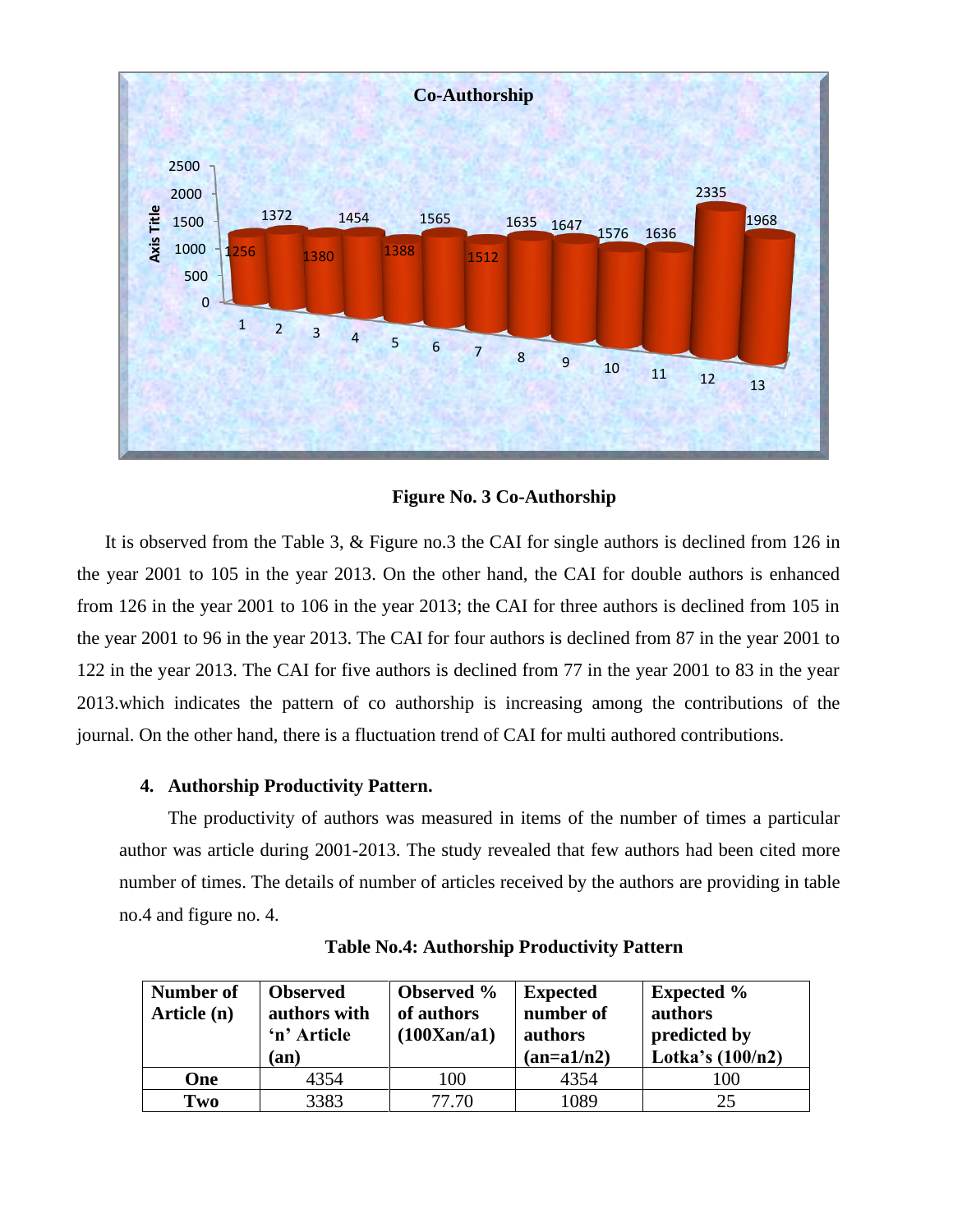| <b>Three</b> | 3122 | 71.70 | 484 | 11.11 |
|--------------|------|-------|-----|-------|
| <b>Four</b>  | 2626 | 60.31 | 272 | 6.25  |
| <b>Five</b>  | 1938 | 44.51 | 174 | 4     |
| <b>Six</b>   | 1716 | 39.41 | 121 | 2.78  |
| <b>Seven</b> | 624  | 14.33 | 89  | 2.04  |
| Eight        | 108  | 2.48  | 68  | 1.56  |
| <b>Nine</b>  | 86   | 1.97  | 54  | 1.23  |
| <b>Ten</b>   | 72   | 1.65  | 44  |       |
| More than    |      |       |     |       |
| ten          | 2302 | 52.87 |     |       |

The productivity of authors was measured in terms of the number of times a particular author was cited during 2001-2013. Out of the total 20724 articles, minimum numbers (72) of authors were ten and maximum (4354) number of authors was only once. The study revealed that few authors had been cited more number of times.

The well known Lotka's law as applied to authors' productivity, it revealed that the observed percentage of authors varied from the expected percentage of authors as predicated by applying Lotka's equation.

## **5. Chi-Square Test for Productivity of Authors.**

Chi-square test was further applied to compare the observed values with the expected values of author's productivity as per Lotka's law.

| No. of<br><b>Papers</b><br>$\mathbf{m}$ | Observed no<br>.of authors<br>with 'n'<br>citation (Fi) | <b>Expected of</b><br>authors with<br>'n' citations<br>(Pi) | $(Fi-Pi)$ | $(Fi-Pi)2$ | $(Fi-Pi)2/pi$ |
|-----------------------------------------|---------------------------------------------------------|-------------------------------------------------------------|-----------|------------|---------------|
| 1                                       | 4354                                                    | 4354                                                        | $\theta$  | $\theta$   | $\theta$      |
| $\overline{2}$                          | 3383                                                    | 1089                                                        | 2295      | 5264730    | 4836.68       |
| 3                                       | 3122                                                    | 484                                                         | 2638      | 6960216    | 14387.22      |
| $\overline{\mathbf{4}}$                 | 2626                                                    | 272                                                         | 2354      | 5540728    | 20360.96      |
| 5                                       | 1938                                                    | 174                                                         | 1764      | 3111132    | 17863.64      |
| 6                                       | 1716                                                    | 121                                                         | 1595      | 2544202    | 21036.12      |
| 7                                       | 624                                                     | 89                                                          | 535       | 286378     | 3222.90       |
| 8                                       | 246                                                     | 68                                                          | 178       | 31673      | 465.56        |
| 9                                       | 319                                                     | 54                                                          | 265       | 70356      | 1308.87       |
| 10                                      | 358                                                     | 44                                                          | 314       | 98885      | 2271.13       |
| 11                                      | 286                                                     | 36                                                          | 250       | 62508      | 1737.14       |
| 12                                      | 375                                                     | 30                                                          | 345       | 118862     | 3931.13       |
| 13                                      | 108                                                     | 26                                                          | 82        | 6763       | 262.50        |
| 15                                      | 152                                                     | 19                                                          | 133       | 17596      | 909.29        |
| 16                                      | 172                                                     | 17                                                          | 155       | 24023      | 1412.44       |

|  | Table No. 5 Chi-Square Test for Productivity of Authors. |  |  |  |
|--|----------------------------------------------------------|--|--|--|
|--|----------------------------------------------------------|--|--|--|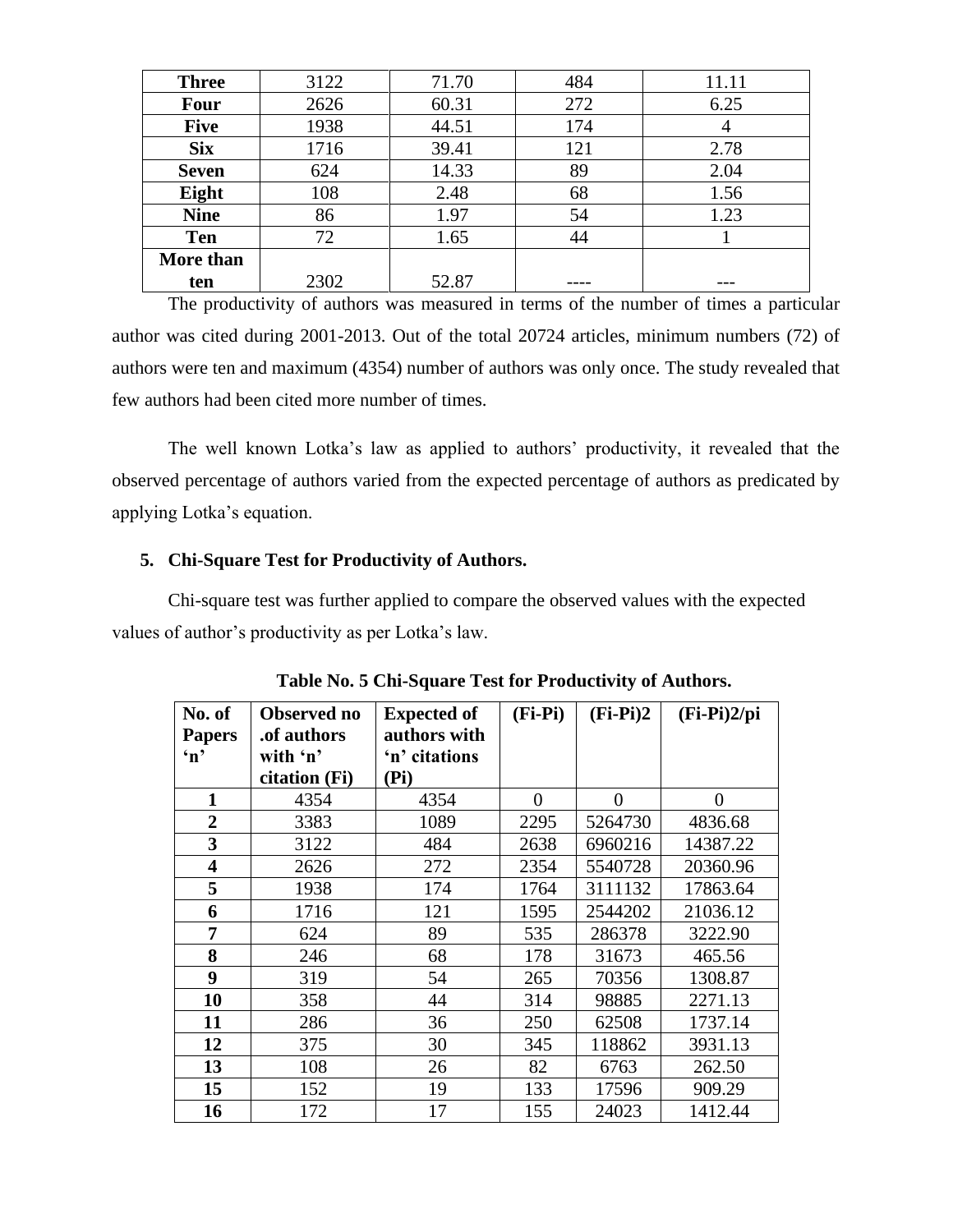|    |              | Chi $-Sq=3237.465$ , DF= 19, P-value=0.000 |     |       |         |  |  |  |
|----|--------------|--------------------------------------------|-----|-------|---------|--|--|--|
| 25 | 68           |                                            |     | 3725  | 534.72  |  |  |  |
| 23 | $72^{\circ}$ |                                            | 64  | 4067  | 494.07  |  |  |  |
| 22 | 86           |                                            | 77  | 5930  | 659.15  |  |  |  |
| 20 | 132          |                                            | 121 | 14669 | 1347.62 |  |  |  |
| 18 | 194          | 13                                         | 181 | 32603 | 2426.10 |  |  |  |

The Chi Square distribution is very important because many test statistics are approximately distributed as Chi Square. Two of the more common tests using the Chi Square distribution are tests of deviations of differences between theoretically expected and observed frequencies (one-way tables) and the relationship between categorical variables (contingency tables). Numerous other tests beyond the scope of this work are based on the Chi Square distribution. Chi-square test was conducted to study whether credibility of authors is dependent on their contributions in different years. The Pearson Chi-square value 4.488 with 5 degrees of freedom is found to be insignificant at  $0.05$  level of significance ( $p > 0.05$ ). Therefore, we may conclude that the attributes credibility of authors is independent of the contributions in year. The measure of association is found to be 3237.465 which highest.

The Chi-square formula:

$$
\chi_{\rm c}^2 = \sum \frac{(\mathbf{O}_{\rm i}-\mathbf{E}_{\rm i})^2}{\mathbf{E}_{\rm i}}
$$

 $X^2 = O_i = Observed \text{ authors}$ 

 $E_i =$  Expected authors

Expected of authors with 'n' papers (Pi) =  $4354/n^2$ 

(Fi-Pi) = Observed no .of authors (Fi) **-** Expected of authors (Pi)

Table Calculated Chi-square value (3237.465) was more than the table no 3.12.1. The value was highly significant 0.005 and the lotka's law was not applicable to the data. This may be due to the reason that it was tested here to article data which has got no limitation of area, subject or time.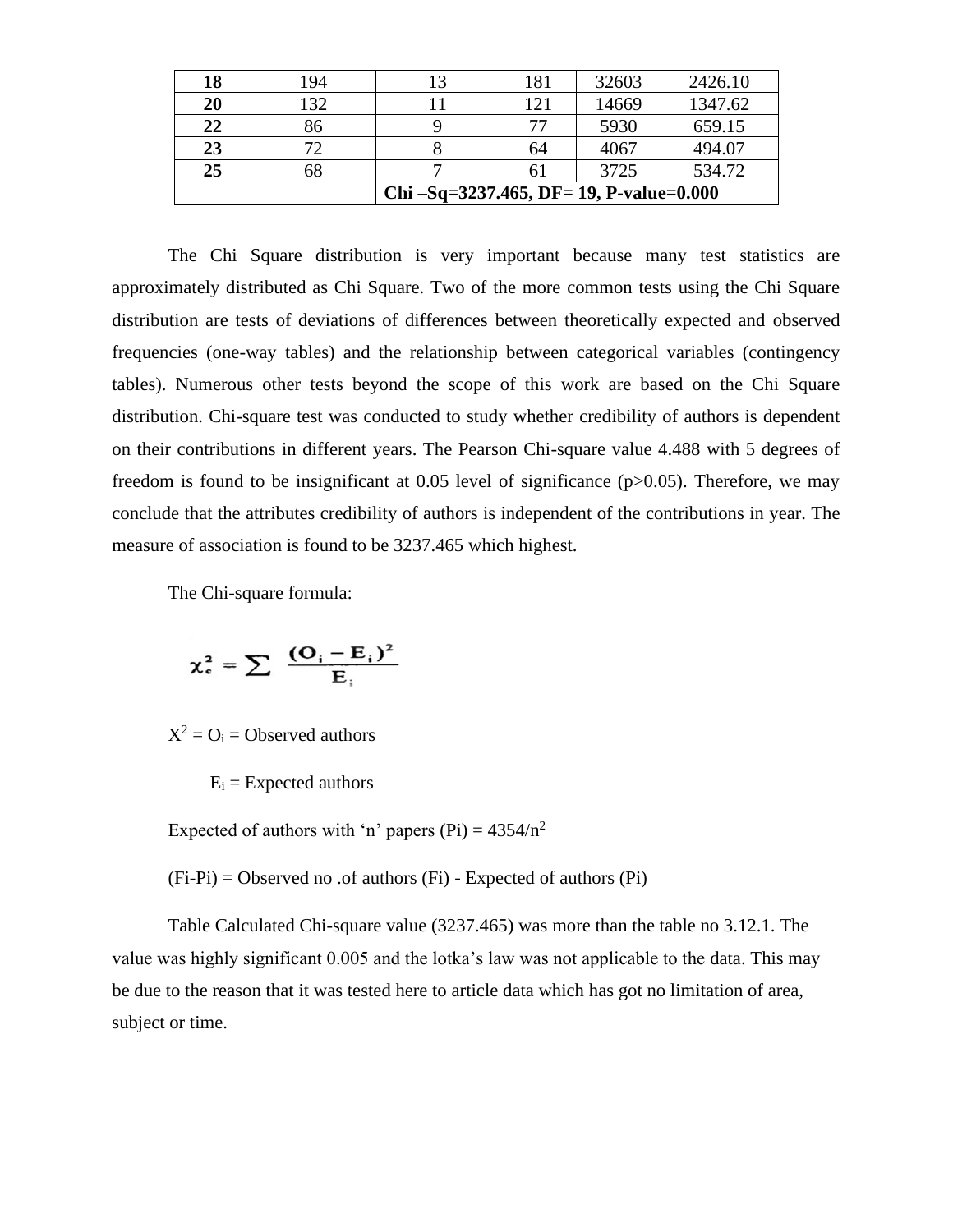## **6. KS Test of goodness of fit.**

The productivity of the paper contribution of the medicine journal was verified to be in conformity with Lotka's inverse square law using Pao's method.

| $(X)$ No.      | $(Y)$ No. of   | Log(X)   | Log(Y)   | Log      | Log      | <b>Observed</b> | Cumm.           | <b>Expect</b>  | <b>Cum expected</b> | $\mathbf{D}$ |
|----------------|----------------|----------|----------|----------|----------|-----------------|-----------------|----------------|---------------------|--------------|
| of Paper       | <b>Authors</b> |          |          | (XY)     | (XX)     | <b>Authors</b>  | <b>Observed</b> | <b>Authors</b> | <b>Authors</b>      | <b>Max</b>   |
|                |                |          |          |          |          |                 | <b>Authors</b>  |                |                     |              |
|                | 4354           | $\Omega$ | 3.63889  | $\Omega$ | $\theta$ | 0.214           | 0.214           | 0.628          | 0.628               | $-0.414$     |
| $\overline{2}$ | 3383           | 0.30103  | 3.5293   | 1.062425 | 0.090619 | 0.167           | 0.381           | 0.157          | 0.785               | $-0.404$     |
| 3              | 3122           | 0.47712  | 3.49443  | 1.667262 | 0.227643 | 0.153           | 0.534           | 0.699          | 1.484               | $-0.95$      |
| 4              | 2626           | 0.60205  | 3.41929  | 2.058584 | 0.362464 | 0.13            | 0.664           | 0.393          | 1.877               | $-1.213$     |
| 5              | 1938           | 0.69897  | 3.28735  | 2.297759 | 0.488559 | 0.96            | 1.624           | 0.251          | 2.128               | $-0.504$     |
| 6              | 1716           | 0.77815  | 3.23451  | 2.516934 | 0.605517 | 0.844           | 2.468           | 0.175          | 2.303               | 0.165        |
| 7              | 624            | 0.84509  | 2.78518  | 2.353728 | 0.714177 | 0.307           | 2.775           | 0.128          | 2.431               | 0.344        |
| 8              | 246            | 1.04139  | 2.39093  | 2.489891 | 1.084493 | 0.121           | 2.911           | 0.052          | 2.722               | 0.189        |
| 9              | 319            | 1.17609  | 2.50379  | 2.944682 | 1.383188 | 0.157           | 3.08            | 0.028          | 2.831               | 0.249        |
| 10             | 358            | 1.30102  | 2.55389  | 3.322662 | 1.692653 | 0.177           | 3.406           | 0.016          | 2.891               | 0.515        |
| 11             | 286            | 1.25527  | 2.45637  | 3.083408 | 1.575703 | 0.14            | 3.229           | 0.019          | 2.875               | 0.354        |
| 12             | 375            | 1.39794  | 2.57403  | 3.598339 | 1.954236 | 0.19            | 3.613           | 0.01           | 2.926               | 0.687        |
| 13             | 108            | 0.90308  | 2.03342  | 1.836341 | 0.815553 | 0.006           | 2.781           | 0.098          | 2.529               | 0.252        |
| 15             | 152            | 1.11394  | 2.18184  | 2.430439 | 1.240862 | 0.008           | 2.923           | 0.037          | 2.803               | 0.12         |
| 16             | 172            | 1.20411  | 2.23552  | 2.691812 | 1.449881 | 0.009           | 3.089           | 0.025          | 2.856               | 0.233        |
| 18             | 194            | 1.34242  | 2.2878   | 3.071188 | 1.802091 | 0.01            | 3.416           | 0.013          | 2.904               | 0.512        |
| 20             | 132            | 1.36172  | 2.12057  | 2.887623 | 1.854281 | 0.007           | 3.423           | 0.012          | 2.916               | 0.507        |
| 22             | 86             | 0.95424  | 1.93449  | 1.845968 | 0.910574 | 0.005           | 2.786           | 0.078          | 2.607               | 0.179        |
| 23             | 72             |          | 1.85733  | 1.857330 | 1.000000 | 0.004           | 2.79            | 0.063          | 2.67                | 0.12         |
| 25 >           | 68             | 1.07918  | 1.8325   | 1.977597 | 1.164629 | 0.004           | 2.915           | 0.044          | 2.766               | 0.149        |
|                | 20331          | 18.83281 | 52.35143 | 45.99397 | 20.41713 |                 |                 |                |                     | $-1.213$     |

## **Table No. 6. KS Test of goodness of fit.**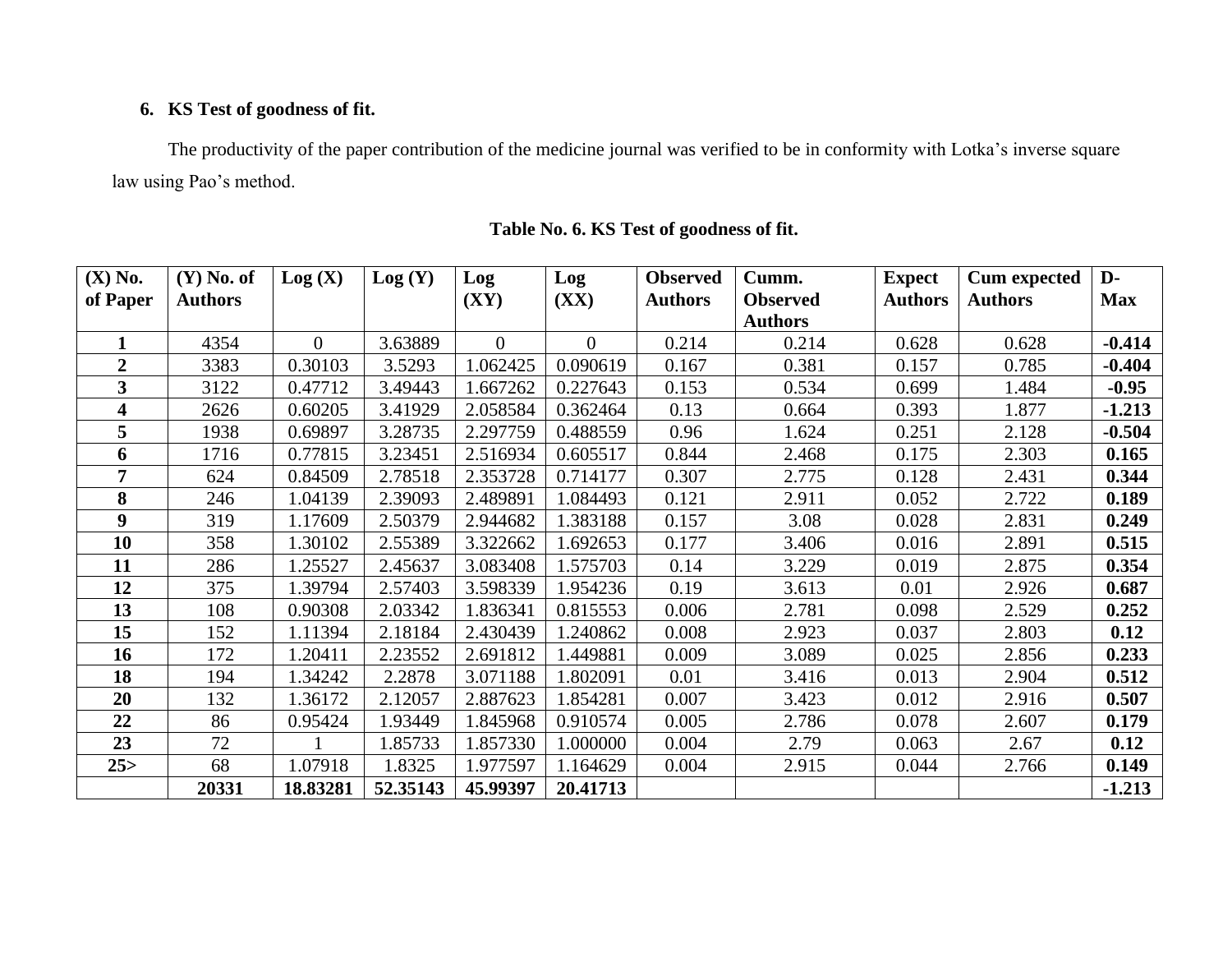Pao (1985) suggests the K-S test, a goodness-of-fit statistical test to assert that the observed author productivity distribution is not significantly different from an expected distribution. The hypothesis concerns a comparison between observed and expected frequencies. The test allows the determination of the associated probability that the observed maximum deviation occurs within the limits of chance. The maximum deviation between the cumulative proportions of the observed and expected frequency is determined by the following formula:

$$
D = \max |F_0(x) - S_n(x)|
$$

 $F<sub>0</sub>(x)$  = theoretical cumulative frequency

 $S_n(x) =$  observed cumulative frequency

The test is performed at the 0.05 or at the 0.01 level of significance. When sample size is greater than 35, the critical value of significance is calculated by the following formula:

The critical value at the 0.05 level of significance: *<sup>y</sup>* 1.36

The critical value at the 0.01 level of significance: *<sup>y</sup>* 1.63

 $\sum y$  = the total population under study

Total number of authors = 20331

$$
D = \max |F_0(x) - S_n(x)| = -1.213
$$

The critical value at the 0.01 level of significance:  $\frac{1.63}{\sqrt{1.63}} = \frac{1.63}{\sqrt{1.63}} = 0.0114$ 20331  $\frac{1.63}{\sqrt{\sum y}} = \frac{1.63}{\sqrt{20331}} =$ 

D<0.0114

Where  $F(x)$  is the expected relative frequency and  $S_n(x)$  is the observed relative frequency of a sample of total number of authors (20331). Since the Kolmogorov- Smirnov D max of  $-1.213$  given in Table 5 is smaller than the level of significance ( $p = 0.01$ ) of 0.0114, Lotka's law has been found to be applicable to this sample of authors of Medicine journal.

#### **7. Productivity Index (PI).**

With regard to the above aspect of Lotka's law, the index called Productivity Index (PI) has been applied to identify the level of classification of authors. The PI is the logarithm of the values of n publications for each author.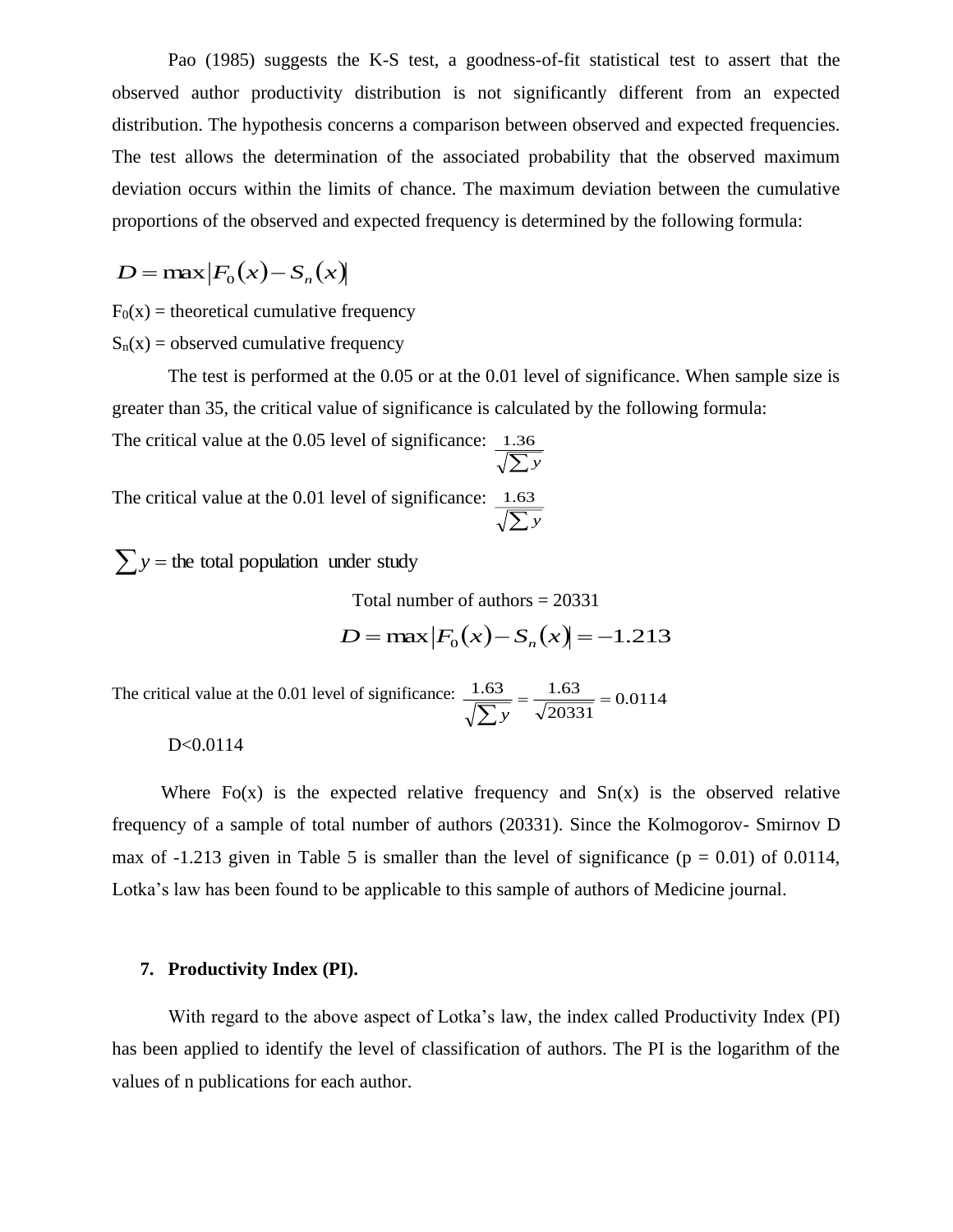**Table 7: Productivity Index**

| Productivity         | No. of         | % of Authors | $%$ of               | Level of         |
|----------------------|----------------|--------------|----------------------|------------------|
| Index (PI)           | <b>Authors</b> |              | <b>Contributions</b> | contributions    |
| $PI = 0$ (1 article) | 4354           | 21.42        | 6.21                 | Intermediate     |
|                      |                |              |                      | Producers        |
| $0 < PI < 1 (2 - 9)$ | 13974          | 68.73        | 79.61                | Larger producers |
| articles)            |                |              |                      |                  |
| $PI \ge 1 (10 or$    | 2003           | 9.85         | 14.18                | Occasional       |
| more a)              |                |              |                      | Producers        |

The PI Table 7, revels that Intermediate producers (21.42% authors) who published only one paper each ( $PI = 0$ ) contribute as much as 6.21% of total Health Science E-Journal literature while larger producers (68.73% authors) who published  $2 - 9$  papers ( $0 < PI < 1$ ) contribute rest (79.61%) of Health Science E-Journal literature while Occasional Producers (9.85% authors) who published more than 10 papers &  $PI \ge -1$ ) contribute rest (14.18%).

#### **8. Co-efficient for collaborative authors.**

To conduct such authorship analysis, the authors of publications are the main element of study. The "g" for the publications may be represented as  $g_p$  and the 'g' for the articles may be written as  $g_c$ . The degree of collaboration gives a picture of extent of collaboration among the authors.

To study the extent of research collaboration of authors, Subramanyam's formula adopted for present study.

$$
C = N_m / (N_s + N_m)
$$

Where  $C = \text{Degree of Collaboration of authors},$ 

 $N_m$  = Number of Multiple authored papers,

 $N_s$  = Number of single authored papers

| <b>Number of</b><br><b>Authors article</b>     | Number of<br>publications | $(\% )$ from total<br>personal author<br>publication | Value of per<br>$N_{m}$<br>$g_p = -$<br>$N_s + N_m$ |
|------------------------------------------------|---------------------------|------------------------------------------------------|-----------------------------------------------------|
| Total no of<br>Personal author<br>publications | 20331                     |                                                      |                                                     |
| Number of single<br>Author publications        | 4354 $N_s$                | 21.42                                                |                                                     |
| Number of co-authors<br>Publications           | 15977 $N_m$               | 78.58                                                | 0.79                                                |

|  |  | Table No.8: Co-efficient for collaborative authors |  |
|--|--|----------------------------------------------------|--|
|--|--|----------------------------------------------------|--|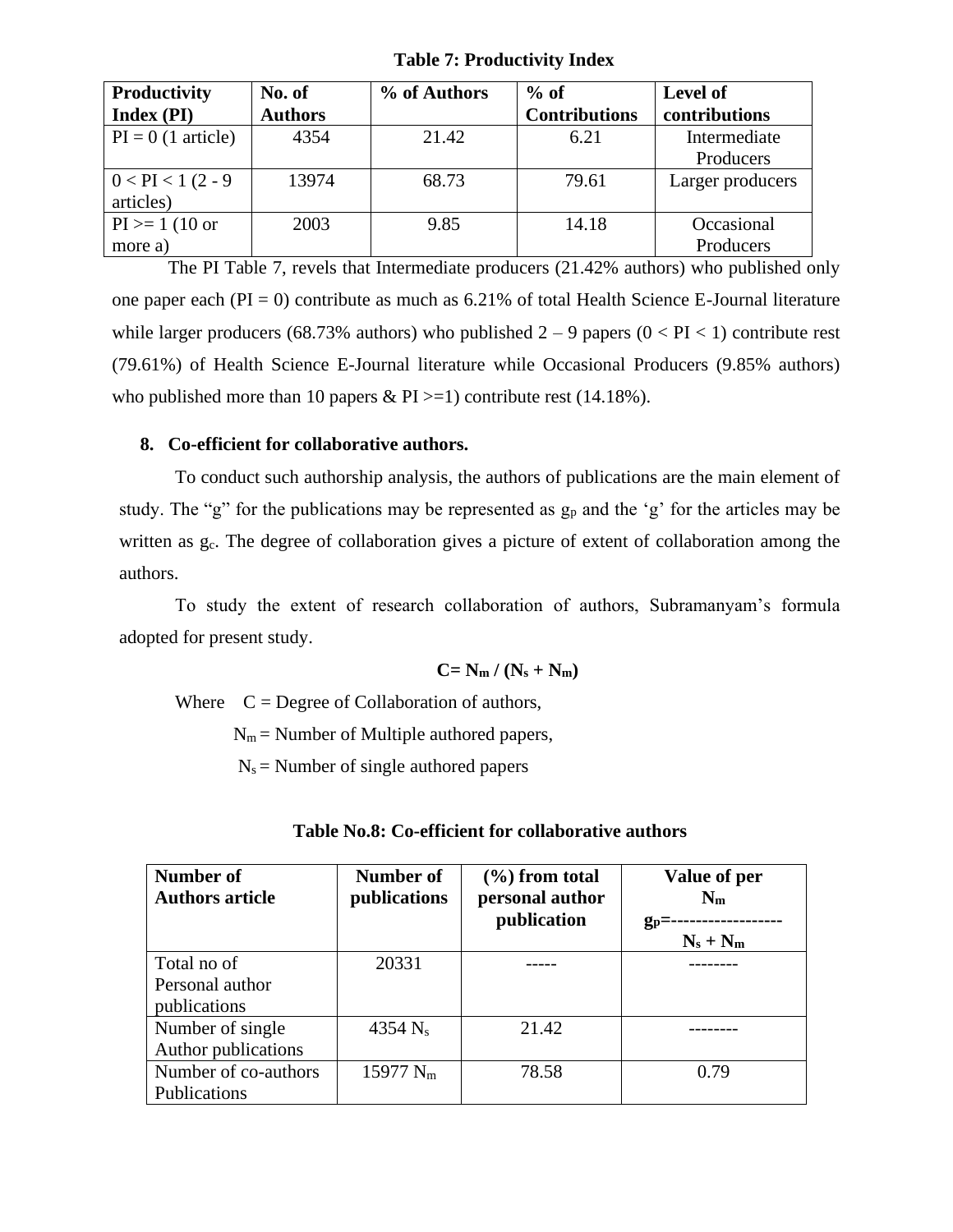| Two authors          | 3383 | 16.64 | 0.17 |
|----------------------|------|-------|------|
| Publications         |      |       |      |
| Three authors        | 3122 | 15.35 | 0.15 |
| publications         |      |       |      |
| More than three      | 9472 | 46.59 | 0.47 |
| Authors publications |      |       |      |

In the table no.8, Number of multiple authored articles  $N_m$  is 15977 Co-authored (Two, Three and More than three author) publications where as Number of single authored articles  $(N_s)$ is 4354.

$$
g_p = N_m / (N_s + N_m)
$$
  
= 15977/(4354+15977)  
= 15977/ 20331  
= 0.79

Value of Group Co-efficient for collaborative authors of publications, Among the 20331 articles of the health science journal published during 2001 to 2013, there were 21.42% written by single authors, 78.58% belonged to co-authors and 393articles were not having name of any authors. The value of group co-efficient for publications  $(g_p)$  was 0.79. The degree of collaboration among the co-authors was minimum 0.15% in articles written by three authors and maximum 0.47% in more than three author's publications.

#### **Conclusion:**

The researchers concludes that corresponding Doubling Time for different year [Dt(P)] gradually increased from 0.939 in 2002 to 6.930 in 2013. It is found that three authored publications have the maximum share (45.71%) followed by single authored publications (21.01%). The study depicts that the value for single authored publication in the year 2001 is the highest (126). the value of CAI forsix authored publications in the year 2012isthe highest (138). The Pearson Chi-square value 4.488 with 5 degrees of freedom is found to be insignificant at 0.05 level of significance ( $p > 0.05$ ). according to the applicability of Lotka's law stated that the D-value 0.687. the above aspect of Lotka's law, the index called Productivity Index (PI) has been applied to identify the level of classification of authors. The value of group co-efficient for publications  $(g_p)$  was 0.79. The degree of collaboration among the co-authors was minimum 0.15% in articles written by three authors and maximum 0.47% in more than three author's publications.